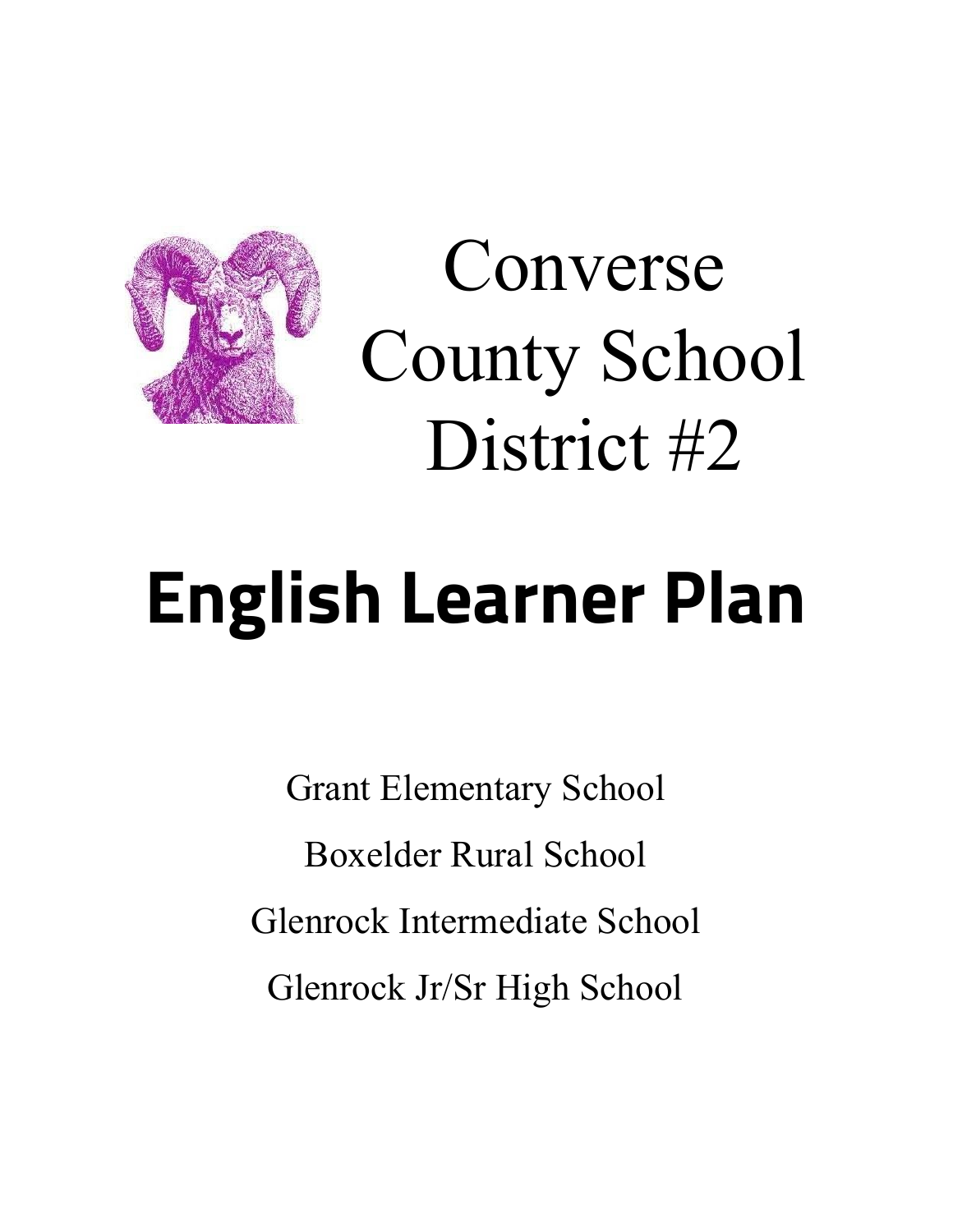# **Table of Contents**

| Home Language Survey (HLS)                                    | $\mathbf{2}$   |
|---------------------------------------------------------------|----------------|
| <b>EL Proficiency Screener</b>                                | $\mathbf{2}$   |
| <b>Parent Notification</b>                                    | $\overline{2}$ |
| <b>Translation/Interpretation Services</b>                    | 3              |
| Language Instruction Educational Programs (LIEPS)             | 3              |
| Accommodations and Designated Supports                        | 4              |
| Measuring Progress and Achieving English Proficiency Criteria | 4              |
| Exit Criteria                                                 | 5              |
| Monitoring                                                    | 5              |
| Evaluation                                                    | 5              |
| Parent, Family, and Community Engagement                      | 5              |
| Consultation                                                  | 6              |
| <b>Records Transfer Process</b>                               | 6              |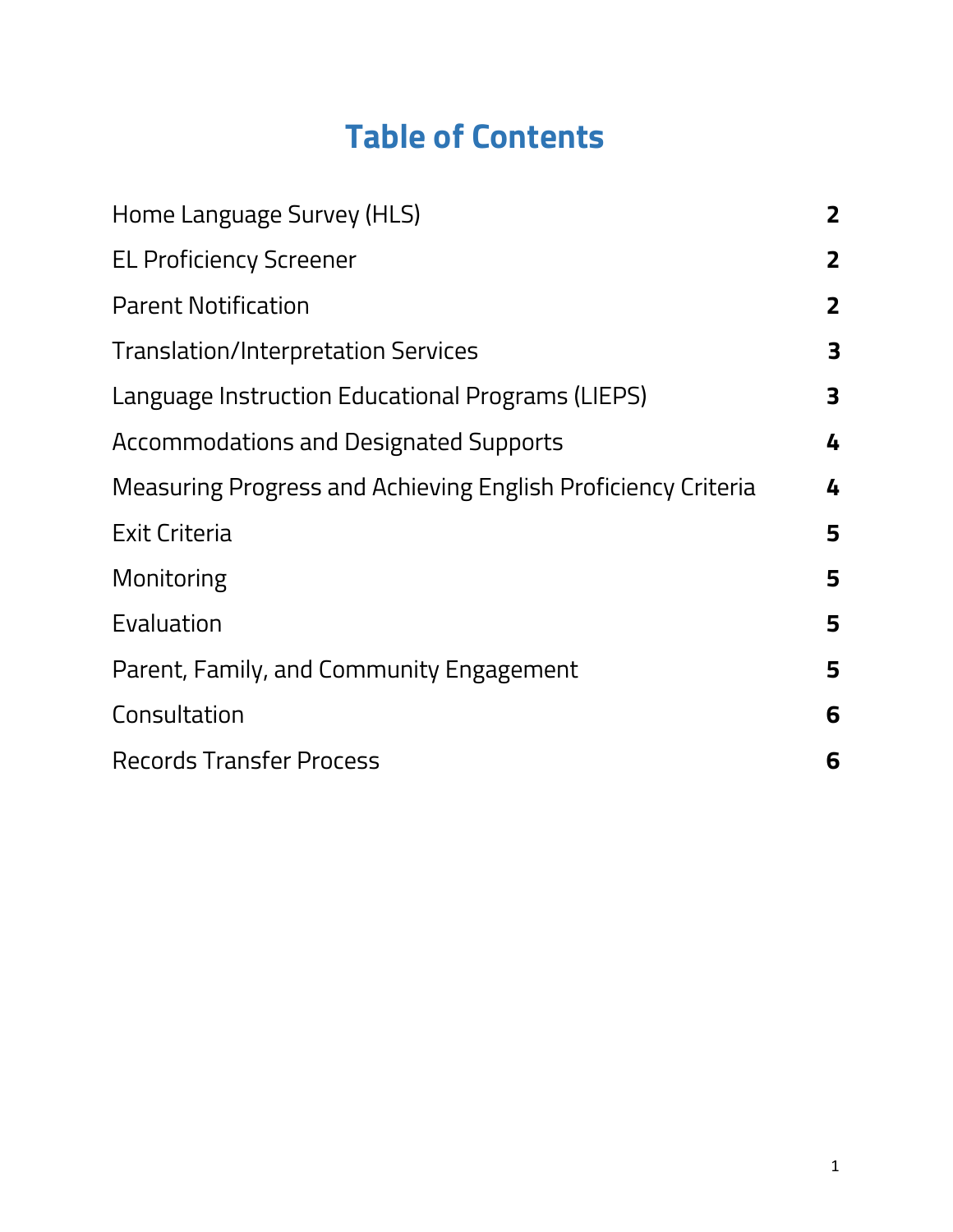# <span id="page-2-0"></span>**Home Language Survey (HLS)**

The HLS is four questions on a survey contained within the Converse County School District #1 (CCDS2) Student Registration form and is filled out by the parent or guardian when a new student is registered.

The survey questions include:

- What language is spoken by you and your family at home?
- Is your child's first learned or home language anything other than English?
- What language does your child most frequently speak at home?
- What language do you most frequently speak to your child?

A Spanish version of the Student Registration form is available at all schools. When necessary, a child study and/or cumulative file review to determine other prior documentation of English proficiency may occur. District personnel review the HLS to ensure the validity of data prior to screening. A copy of the student registration form, with the HLS highlighted, will be given to the school's staff member in charge of the English Learner (EL) screener. CCSD2 uses the WIDA KW-APT for new kindergarteners and the online WIDA screener for new 1<sup>st</sup> – 12<sup>th</sup> grade students. A hard copy is kept by the Director of Student Support Services and placed in the ESL folder in the student's cumulative file.

# <span id="page-2-1"></span>**EL Proficiency Screener**

CCSD2 uses the W-APT and WIDA Screener. The proficiency score for the KW-APT should be listed for 1st semester of kindergarten with domains and scoring and 2nd semester of kindergarten and 1st semester of 1st grade including domains and scores. The KW-APT will be administered in Kindergarten and the 1<sup>st</sup> semester of first grade. A screener score at or above 4.5 is considered proficient on the WIDA Screener. CCSD2 staff will administer the EL proficiency screener within the first 30 days of the start of the school year and within 14 days if the student enrolls during the school year. An assigned staff member for the district has been trained and certified to administer the screener. Staff members complete certification annually. Parents of ELs who qualify for EL services may refuse by "declining" services on the Notification of EL Services letter. Refusal of services must be entered in *PowerSchool* with the refusal date. A hard copy of the screener and notification letter must be placed in the ESL folder in the student's cumulative file. Parents will be notified that even though they have declined services for their child, he or she will be considered an Active EL and is required to take the ACCESS for ELLs in the spring of each year until a proficient score is obtained.

### <span id="page-2-2"></span>**Parent Notification**

Parent notification is completed through the Identification and Annual Notification Letter, which is sent out by the Director of Student Support Services. This occurs within 30 days of the start of the school year or 14 days during the school year after identification of an EL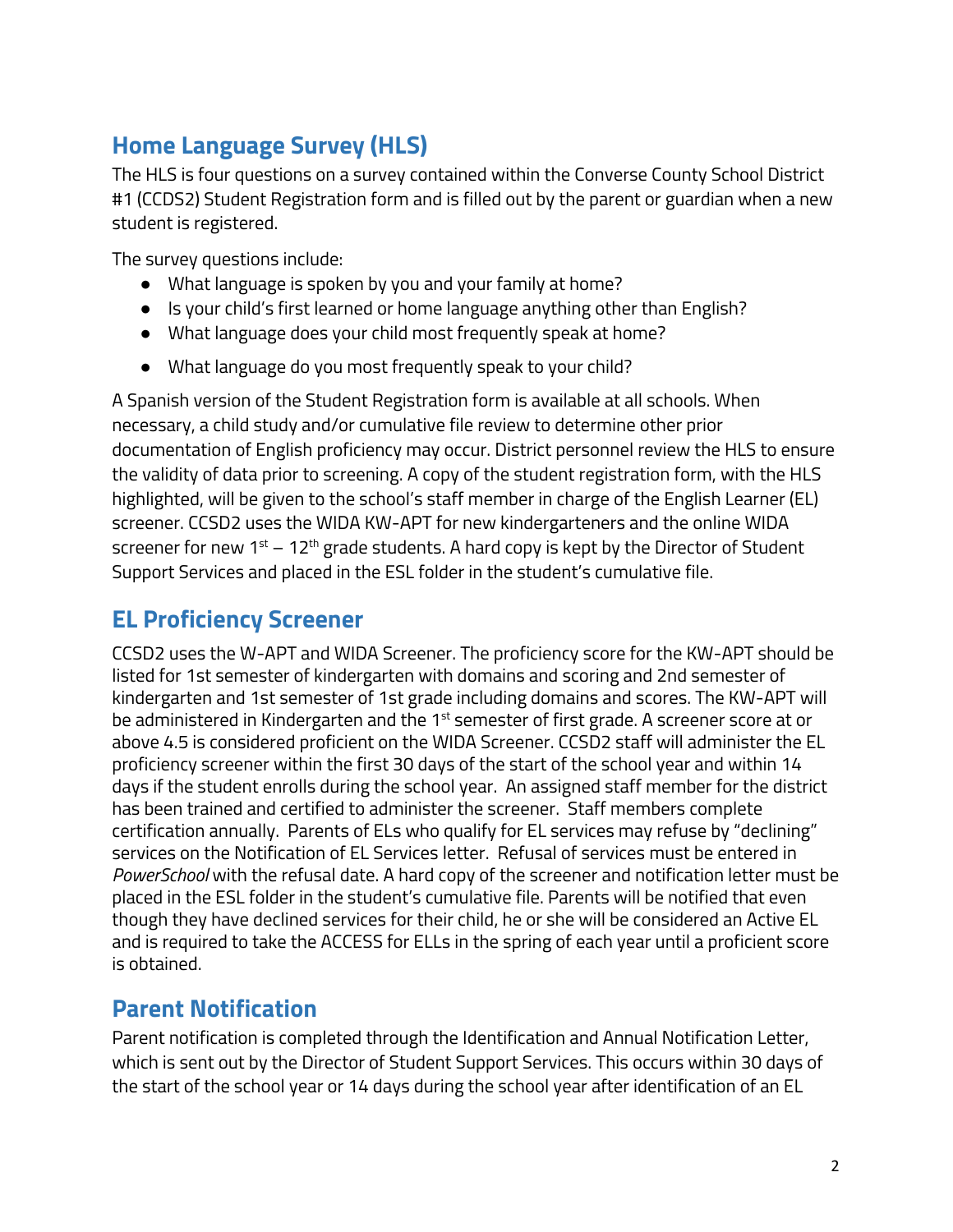student. Parent notification letters are sent out by the Director of Student Support Services. The notification letter will include the reasons the child was identified, the child's level of English proficiency, how such level was assessed and the status of the child's academic achievement. It will also include the methods of instruction used in the EL program and other available programs, how the program will help their child learn English and meet age appropriate standards, specific exit requirements of the program, how the program meets the objectives of the child's IEP (if applicable), and the right of parents to immediately remove their child from the program and other options parents have to opt-out of the program or choose another program or method of instruction if available.

# <span id="page-3-0"></span>**Translation/Interpretation Services**

CCSD2 provides translation/interpretation services for families. District translators are at the elementary and secondary levels to provide translation for parents of district documents. These include the HLS and parent notification of services. Communication is also made with all qualifying ELs, this is completed through the Identification and Annual Notification Letter, which is sent out from the Director of Student Support Services. Communication throughout the year is provided by translators at Parent Teacher Conferences and in the spring regarding assessment data when it is available. The Director of Student Support Services oversees staff and supports in the communicating with ELs and their families.

# <span id="page-3-1"></span>**Language Instruction Educational Programs (LIEPS)**

CCSD2 offers an ESL Push-in and Pull-out program with an ESL certified teacher and/or paraprofessional support at all three schools (Grant Elementary, Glenrock Intermediate School, and Glenrock Jr/Sr High School). In addition to ESL staff at the above sites, CCSD2 provides support to district-wide staff on collaboration strategies among ESL and non-ESL staff, and interventions in general education classrooms.

1. **Sheltered instruction** facilitates student access to content concepts and promotes the development of academic English. Minimal amounts of native languages are utilized to support the English-only curriculum. Teachers modify their use of English by adjusting the language demands of instruction.

*For example:* Teachers modify their speech rate and tone; simplify vocabulary and grammar; repeat key words, phrases, or concepts; use context clues and models extensively; relate instruction to students' background knowledge and experience; and use methods of language instruction such as demonstrations, visuals, graphic organizers, or cooperative work.

- 2. **English as a Second Language (ESL): Could also be a combination of push-in and pull-out services**
	- a. **Push-in** involves the ESL teacher working inside the students' regular education classroom to provide instruction. The push in method of instruction keeps EL students in the mainstream classroom instead of pulling them out, which helps them feel like a part of their learning community.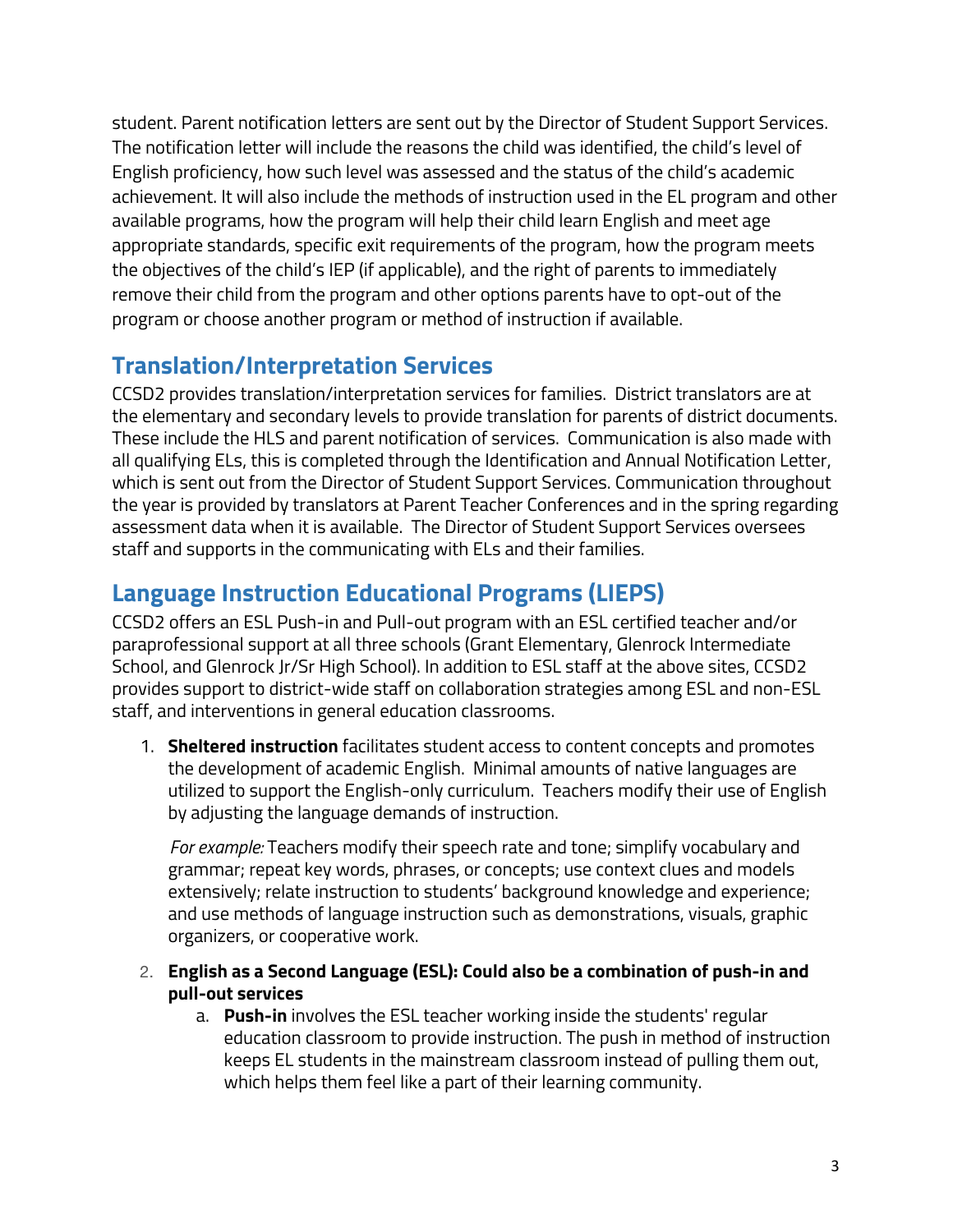b. **Pull-out** consists of the ESL teacher pulling students out of their general education classes to work with the teacher either one-on-one or in a small-group setting. It provides more individualized support, flexible group opportunities for enhanced student support, and the ability for the ESL teacher to more closely assess the student's progress.

# <span id="page-4-0"></span>**Accommodations and Designated Supports**

Accommodations for ELs are provided in collaboration with classroom teachers. CCSD2 ESL staff collaborate with regular classroom teachers for ELs enrolled in ESL services. EL staff communicate the needs for their ELs by utilizing building tutors, assistants, and technological resources to help these students better access the academic content. In addition, ESL teachers and staff that work with ESL students at various schools continue to participate in WIDA standards, instruction, and collaboration trainings. Accommodations are implemented to make essential learning accessible to ELs. All accommodations for ELs must be identified on the students' Individual English Learner Plan (IELP) and entered into TIDE for the WY-TOPP Assessment.

Schools may not exempt EL students from the WY-TOPP content assessments with the exception of waiving students from the reading and writing WY-TOPP content assessments for students who have been enrolled in US schools for less than one year. Additionally, schools would need an exemption approved by the Wyoming Department of Education. Students who are in their first year will take ACCESS for ELLs.

Students may be provided with accommodations for ELs during WY-TOPP as long as they meet eligibility criteria. In addition, students who no longer meet the eligibility criteria as an EL and are identified as proficient or transitional may be administered their standard accommodations for a period of up to two subsequent academic years when appropriate. These accommodations must effectively facilitate access to the test and be used regularly by the student during instruction and assessment.

# <span id="page-4-1"></span>**Measuring Progress and Achieving English Proficiency Criteria**

In addition to ACCESS for ELLs ® and the EL Monitoring Form, CCSD2 tracks academic progress with the following measures at various grade levels:

- WY-TOPP scores (proficiency in reading, writing, math, and science)
- Report cards (passing grades and attendance by quarter)
- DIBELS or other reading monitoring tools (progress with reading skills & fluency)
- MAP scores (Measures of Academic Progress (reading and math)
- BIT (Building Intervention Team) collaboration on individual student progress

CCSD2 uses an IELP to document data, amendments, KW-APT and Wida Screen and ACCESS scores, WY-TOPP and ACT scores, other testing results, instructional programs, supports, strategies, classroom accommodations, assessment accommodations, learning and social goals, parent notifications, and other considerations.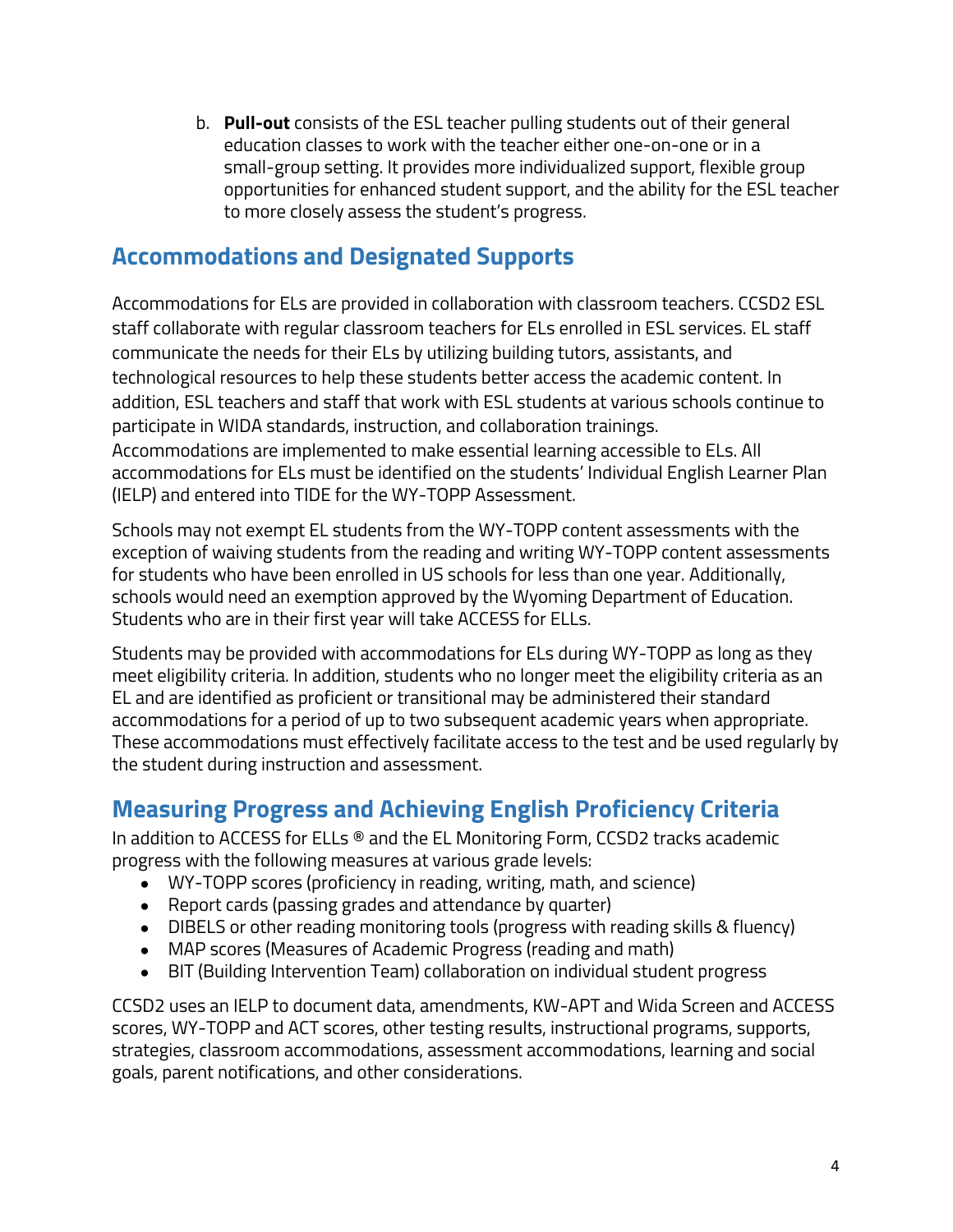# <span id="page-5-0"></span>**Exit Criteria**

ACCESS for ELLs is administered each spring to all Active ELs (this includes ELs whose parents refused services). A composite score of 4.6 or higher on the ACCESS for ELLs and a Literacy Performance Level of 4.3 is considered proficient and the student will no longer be an active EL.

# <span id="page-5-1"></span>**Monitoring**

CCSD2 has a monitoring form for Year 1 and Year 2. The EL Monitoring Form is filled out quarterly at each building where ELs are enrolled. It includes current grades, attendance, WY-TOPP results for Math and Reading, and any action taken at the building for performance below grade level. The original and copies are filed at the end of each school year and/or when an EL transfers schools. Monitoring for Year 3 and Year 4 are for accountability and reporting purposes, but require a degree of oversight to ensure the student is meeting challenging state academic standards. This is measured utilizing report cards, state assessments, DIBELS, MAP, and teacher observations, etc. Parents will receive notification of their students monitoring status and need for support in a language and method they understand on a quarterly basis. CCSD2 monitors exited EL students every quarter. If a student is struggling, a BIT team will review all information and determine if the student needs to be rescreened.

The Director of Student Support Services is responsible for notifying parents that their student has exited Active EL status and will now be monitored for four years.

Monitoring Forms:

Original: CCSD2 Director of Student Support Services Copy: Student Cumulative File

### <span id="page-5-2"></span>**Evaluation**

CCSD2 evaluates the overall EL program by the progress of students with academic content (WY-TOPP and ACT) and their progress with English proficiency (ACCESS for ELLs). In addition to WY-TOPP, CCSD2's academic content is evaluated through mastery of progress on report cards, attendance, and graduation. CCSD2 utilizes data to determine the percentage of students attaining English proficiency to make adjustments to its LIEPs, instructional methods, etc. if it is determined that the program as implemented is not successful.

### <span id="page-5-3"></span>**Parent, Family, and Community Engagement**

CCSD2 promotes stakeholder engagement to include parents, family, and other community partners. They are encouraged to participate in several school events that take place throughout the school year. CCSD2 Board of Trustees endorses the concept of parent participation and engagement in the affairs of the school is essential if the district and parent are to maintain mutual confidence and work together to improve the quality of education for students. Some strategies that CCSD2 utilizes to promote parent, family, community engagement include: